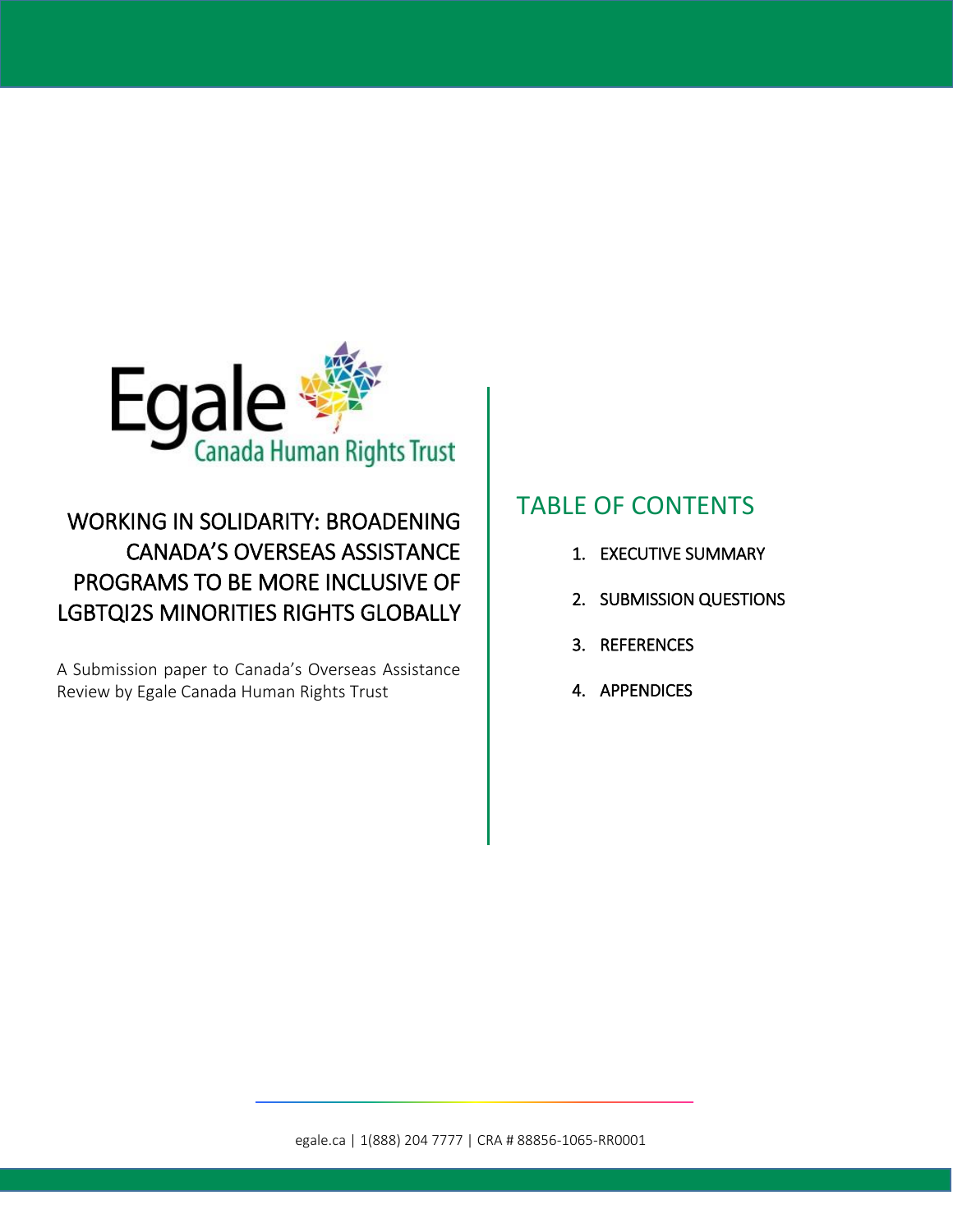$\overline{a}$ 



## 1. EXECUTIVE SUMMARY

Egale Canada Human Right Trust (Egale), Canada's only organization working to improve the lives of lesbian, gay, bisexual, trans, Two Spirit, intersex, queer, and questioning (LGBTQI2S)<sup>1</sup> people in Canada through research, education and community engagement, thanks Global Affairs Canada for their invitation to submit a paper addressing the rights of LGBTQI2S people and communities on the international stage as well as discussing the current gaps within Canada's Overseas Development Assistance (ODA) program.

Egale will provide an in-depth discussion here using both intersectional feminist and Global South approaches to address the current lack of designated funding for LGBTQI2S human rights within Canada's current ODA program.

Globally, LGBTQI2S human rights are becoming increasingly prominent due to the advocacy efforts of organizations, activists, and non-governmental organizations(NGOs)such as the International Lesbian, Gay, Bisexual, Trans and Intersex Association (ILGA). Over the past decade, progressive shifts have been observed within LGBTQI2S international human rights, including:

- The 2006 signing of the Declaration of Montreal and the Yogyakarta principles, which recognizes both "sexual orientation" and "gender identity" as part of international human rights discourse;
- The UN Human Rights Office of the High Commissioner's (OHCHR; 2012) release of *Free and Equal: Sexual Orientation and Gender Identity in International Human Right Law*, a report which reiterates the rights and protections of "all people, irrespective of sex, sexual orientation or gender identity" (p. 10); and
- The UN Development Programme's (UNDP; 2015) release of its Sustainable Development Goals (SDG) towards ending poverty and inequality by 2030, including key initiatives to measure global LGBT inclusion.

Ultimately, Egale's submission is timely and an additional important step towards global LGBTQI2S inclusion and safety. The objective of this submission is to highlight key considerations to address and close the gaps with the ODA's current program with respect to LGBTQI2S people and communities.

## 1.0 Broadening the Gender Analysis to be more inclusive of LGBTQI2S people

- Currently, Global Affairs Canada recognizes the importance of gender equality by adopting a Gender Analysis within its international assistance priorities and objectives.
- However, this present analysis of gender recognizes gender as a binary, in which only two categories exist men and women. Through this understanding, transgender and gender diverse

 $1$  The acronym 'LGBTQI2S' is used here to reference all people with diverse gender identities and experiences of attraction (sexual orientation), including those who identify as lesbian, gay, bisexual, trans, Two Spirit, intersex, queer or questioning. The terms, LGBTIQ2S, LGBTI, and queer, will be used interchangeably throughout this paper. However, the terms gay, lesbian, bisexual, transgender, or Two Spirit people will be used to refer to specific identities and populations.

Egale Canada Human Rights Trust is Canada's only national charity promoting LGBT human rights through research, education and community engagement.

Le Fonds Égale Canada pour les droits de la personne est le seul organisme de bienfaisance canadien voué à la promotion des droits des personnes lesbiennes, gaies, bisexuelles et trans grâce à la recherche, à l'éducation et à la mobilisation communautaire. Page 1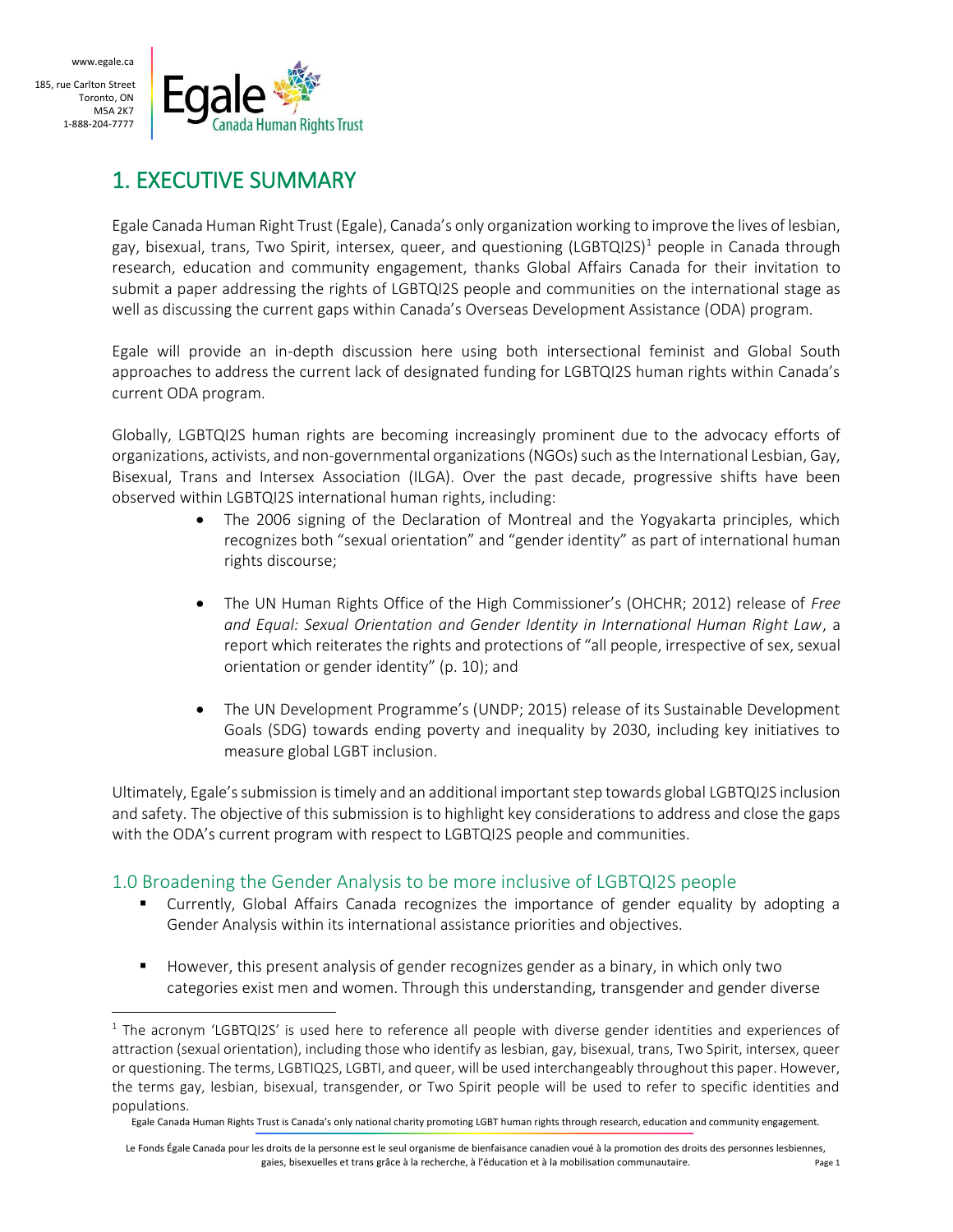

people are not recognized, it is important to broaden the current understanding of gender, as spectrum to implement gender inclusive practices in Canada's international work. Globally, transgender and gender diverse people continue to experience deeply embedded forms of discrimination and lack safe access to medical services, employment, housing, and education.

 It is important to acknowledge multiple identities that represent people's lived experience when developing international assistance priorities, as these identities are constantly used to navigate the world. As part of its international development practices, Canada must extend its gender analysis by using an intersectional feminist approach to include queer people and multiple intersections of identities such as race, ethnicity, sexual attraction, gender, class, and ability within its framework of international assistance priorities.

#### 2.0 Diffusion Model of Knowledge Production

- With regard to the state of international LGBTQI2S human rights, it must be acknowledged that homophobia, biphobia, transphobia, and discrimination on the grounds of gender identity and sexual orientation is not exceptional to the Global South. As the recent Orlando massacre in the United States and the systemic marginalization of diverse gender identities and sexual attraction illustrates, these geographies still have much work to do domestically.
- **The diffusion model, where knowledge production and norms are framed by the centre and then** diffused to the periphery, is inherently problematic within international relations and international development. Utilizing this model projects, the Global North as more "progressive" due to assumptions that there is more "acceptance" of gay and lesbian identities. In doing so, this model continues to impose an asymmetrical "West is Best" approach instead of working in solidarity with nation states in the Global South (Browne & Nash, 2014). From this perspective, the Global North falsely revisions itself as having overcome the social disparities that continue to exist for LGBTQI2S populations in the West.
- **Egale's national work is grounded in using public education, research, and policy as vehicles for** national social change and cultural shifts towards meaningful inclusion of LGBTQI2S people. Specifically, Egale engages school boards, government, employers, policy makers, and researchers within Canada's civil society. Egale's work is a prime example that local advocacy efforts towards social and cultural change must work in tandem with national legislation.

## 3.0 Current Centrality of the Global North Perspectives

- Increasingly, the advocacy of mainstreaming LGBTQI2S identities has been met with serious and valid criticism stating such work advances Western-centric understandings of sexual attraction and gender identities (Bosia, 2015). The concept of mainstreaming LGBTQI2S identities has been propagated by diffusing "best practices" from Western Nations to Global South nations, as many nation states shift into legal recognition of queer and gender diverse people.
- However, for many researchers, activists, and NGOs, the use of these "best practices" within a Western frame does not work in the Global South. The "one size fits all" approach does not acknowledge the specific cultural histories as well as the plurality of queer identities. It is not only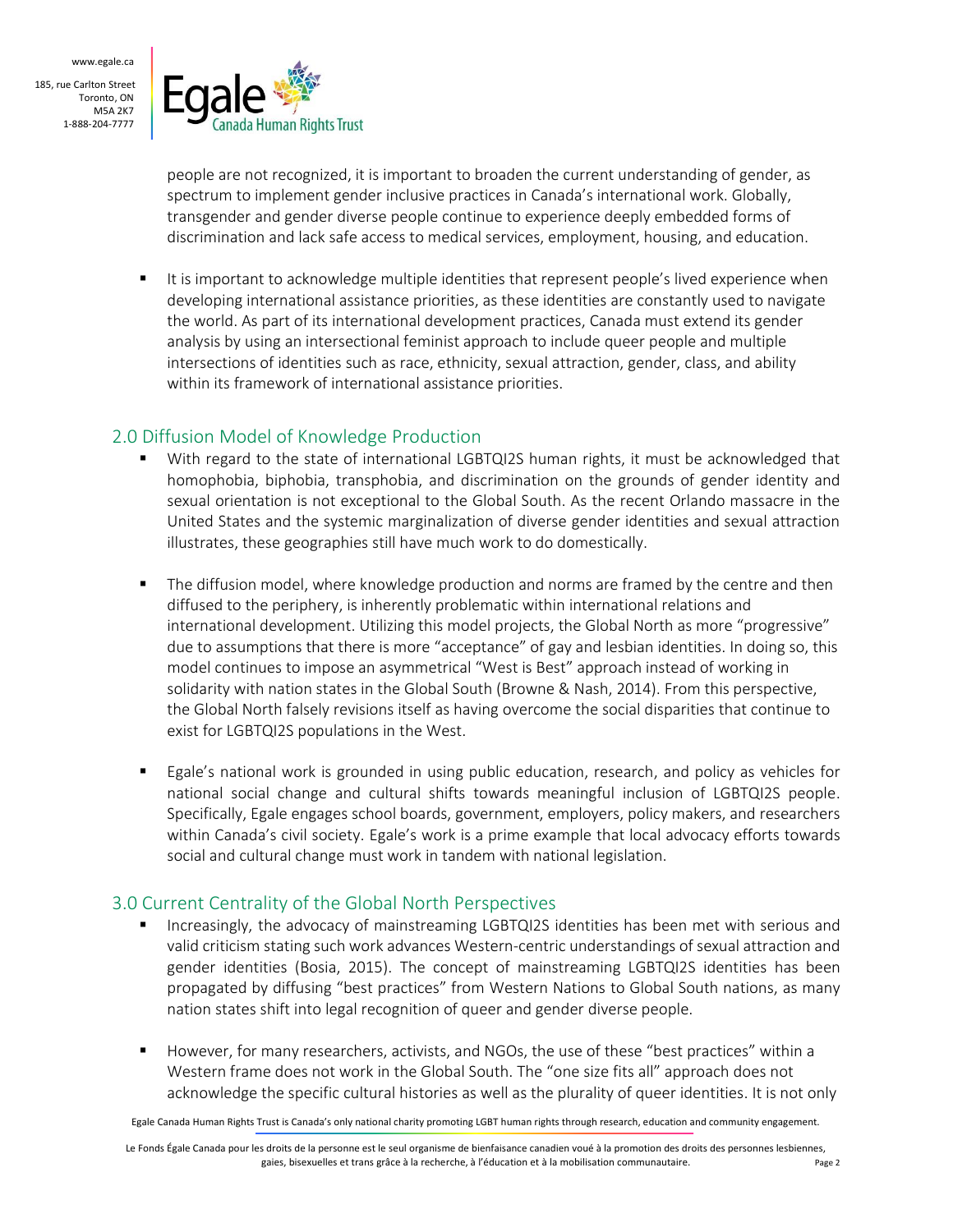

critical to acknowledge the legacy of colonialization through the imposition of anti-sodomy laws that criminalized homosexuality (Baisley, 2015; Bosia, 2015), but also necessary to meaningfully engage in alternative methods of shifting the deeply embedded discrimination of queer people. Furthermore, these alternatives need to be explicitly distinct from again imposing Western narratives of modernization by embracing Western understandings and recognition of Gay and Lesbian rights in the Global South.

- Many Global South queer activists, researchers, and NGOs astutely articulate the centrality of the Global North perspective. For instance:
	- Research and knowledge production on LGBTI rights is predominantly published in English (Mattos & Xavier, 2016);
	- Many Global South researchers must translate their papers or work twice in order to publish in international journals, which present several limitations such as the use of idiom, context, and objects of research (Carvalho, 2014); and
	- International Conferences funded by Western nations are hosted in such a way that the majority of conference papers, expert panels, workshops, and attendees are focused on the Global North standpoint.
- The centrality of the Global North overshadows the advances made in the Global South (Baisley, 2015), which further marginalizes and devalues the advocacy efforts of queer researchers, organizations, and NGOs in the Global South. As a result, there is a lack of consideration of specific practices and cultural aspects within civil societies in Global South geographies and locales.

## 4.0 Bolstering of Global South Perspectives

- Currently, LGBTIQ2S communities globally face uncertain legal recognition and experience stigma, marginalization as well as precarious living conditions for their way of being.
- Global South cultural attitudes around LGBTQI2S people need to shift in tandem with legislation, as a significant proportion of UN member nations states have degrees of legislation that decriminalize homosexuality. However, without public education and advocacy by local queer communities, state legislation will continue to be viewed as Western-centric values imposed by the Global North.
- Global South regional cases studies demonstrate that jointly engaged legislative reform and public education produces progressive and tangible outcomes. For instance:
	- In Latin America, Argentina provides a key example of how using both legislative change and the advocacy work of local queer communities has ushered significant social and cultural change on a national level, as many activists and national NGO networks engaged with the religious and cultural values of their society in order to foster greater acceptance of queer peoples' life in Argentina (Pousadela, 2013; D'Amico, 2015).

Egale Canada Human Rights Trust is Canada's only national charity promoting LGBT human rights through research, education and community engagement.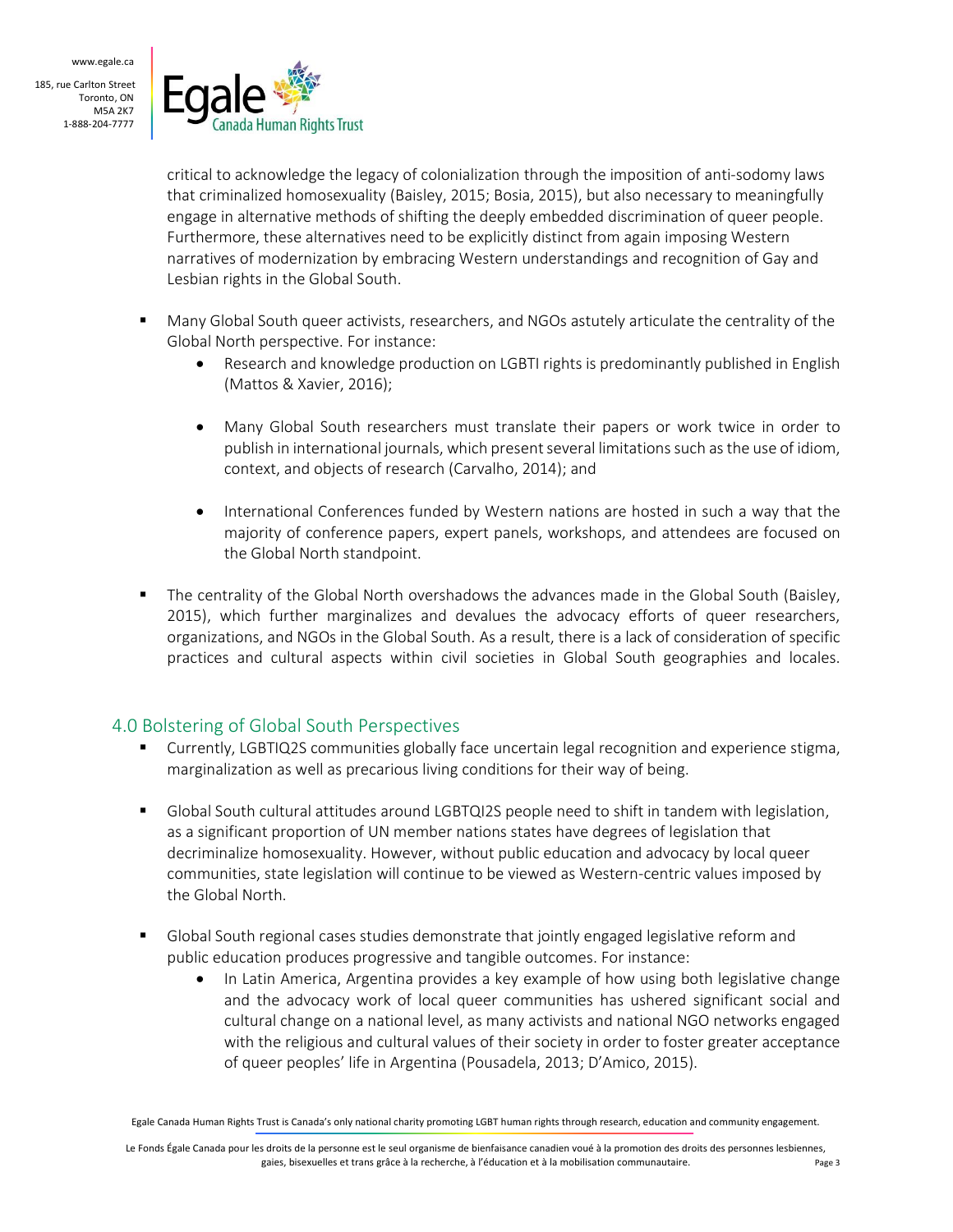

- In South Africa, both legislative changes and the campaigning of religious leaders such as Desmond Tutu have challenged the narrative of homosexuality and Transgender identities as "un-African";
- In Ghana, many activists have propagated that homophobia and transphobia are "un-African" to highlight acceptance of difference, inclusion, and peace as continental values (Baisley, 2015; D'Amico, 2015);
- In Asia, India decriminalized homosexuality, as a result of men have who have sex with men (MSM) HIV/AIDS and Hedra (non-binary people) sex worker activism (Jolly, 2011); and
- In the Middle East, diasporic Islamic communities engage in dispelling the notion of Islam as a monolithic community. Instead, many queer immigrant Muslim activists have engaged in discussing the diversity within Islamic culture to create space in validating their LGBTI identities outside of the Western-centric standpoint of Gay and Lesbian human rights (Rohman, 2015).
- Using a Global South approach within international development practices not only recognizes but also prioritizes the expertise of regional work and practices that is specific to those geographies and within those local civil societies. In doing so, the Global North's role is to act as facilitators in engaging in the needs and agenda development by the Global South in addressing the challenges specific to their regional and cultural context.

## 5.0 Leveraging Egale's work with ILGA and its influence within UN bodies to support LGBTQI2S human rights globally

- If is imperative for Canada to engage in advancing queer rights both domestically and internationally. The introduction of the LGBT Inclusion Index by the UNDP will evaluate UN member states and rank their engagement in LGBTI inclusion from an evidence-based approach.
- These new developments offer Canada the key opportunity to leverage Egale's national work and experience in engaging Canadian civil society within already established international governance structures such as ILGA.
- Presently, Egale's Executive Director, Helen Kennedy, sits as an elected co-chair of ILGA, which is a worldwide federation of 1,200 member organizations from 125 countries campaigning for LGBTI rights. ILGA's democratic governance structure strategically positions Canada within this international network, as a platform for knowledge sharing as well as facilitating regional LGBTI agenda setting and project implementation for member organizations.
- Accordingly, supporting Egale's international work (see Appendix) with IGLA would not only recommit but also reinforce Canada's position in supporting and working in solidarity with other nations in advancing LGBTI rights.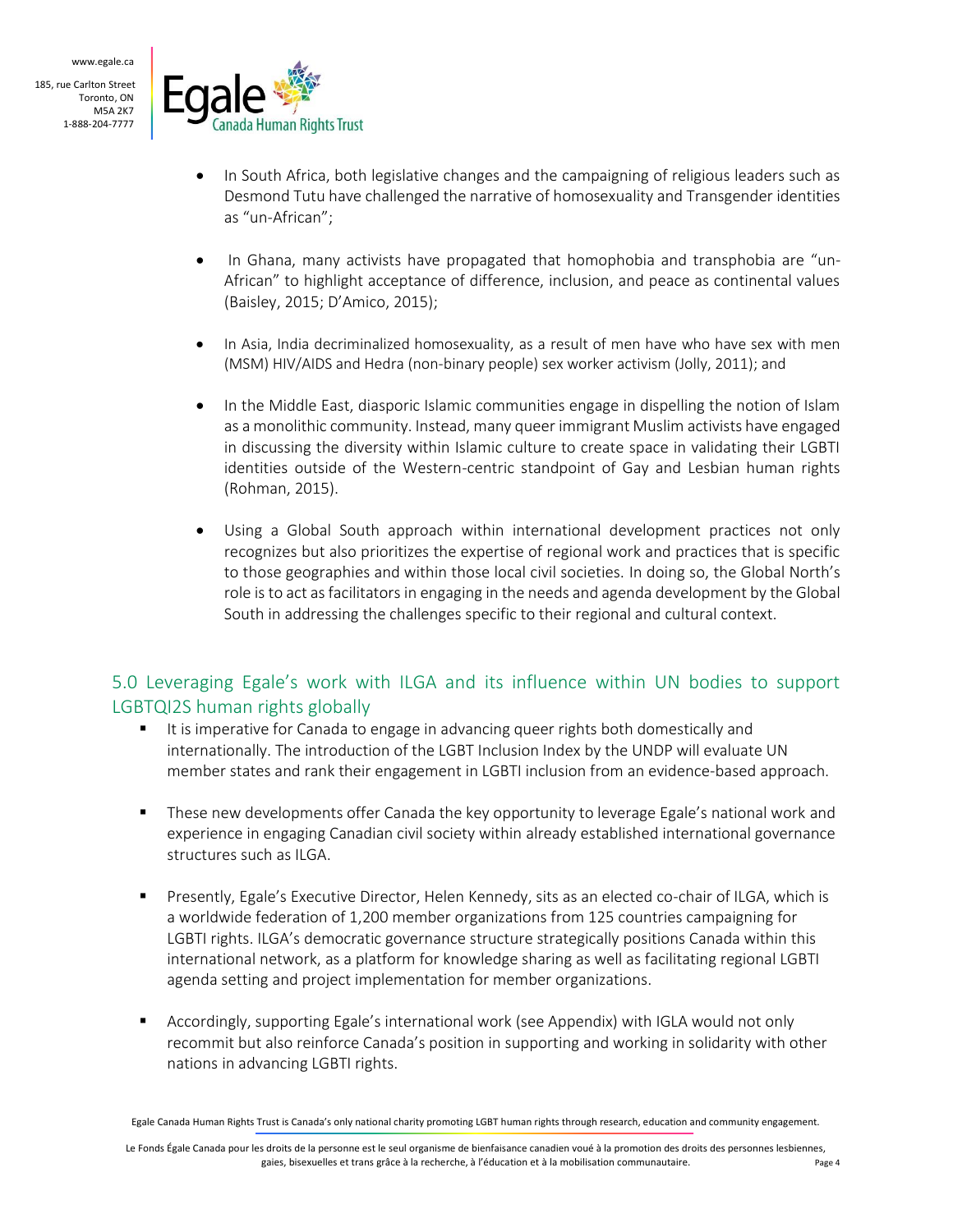

#### 6.0 Supporting LGBTI Refugee Activism and Canada's diasporic communities

- Canada's notable diasporic populations are pivotal and is a strength on the international stage. With this acknowledgement, Egale seeks to empower queer refugees and activism from diasporic communities' knowledge to inform regional work and agenda setting.
- In using a Global South approach, Egale fully embraces UN's "do no harm" principles. It is imperative that both LGBTQI2S refugees and diasporic communities continue to be at the centre of Canada's international work. Egale envisions this work through building relationships with members of these communities and contributing to agenda setting as well as project implementation.
- Finally, it is important that these communities' knowledge be valued and acknowledge. International development work would benefit greatly by requiring employment, staffing, and volunteering opportunities to engage and reflect communities who belong to those regions of origin, as these populations are equip with linguistic, cultural, and networks that are integral in advancing LGBTQI2S rights in the Global South. It is imperative that communities that are experiencing these issues are reflected as much as possible in all stages of projects.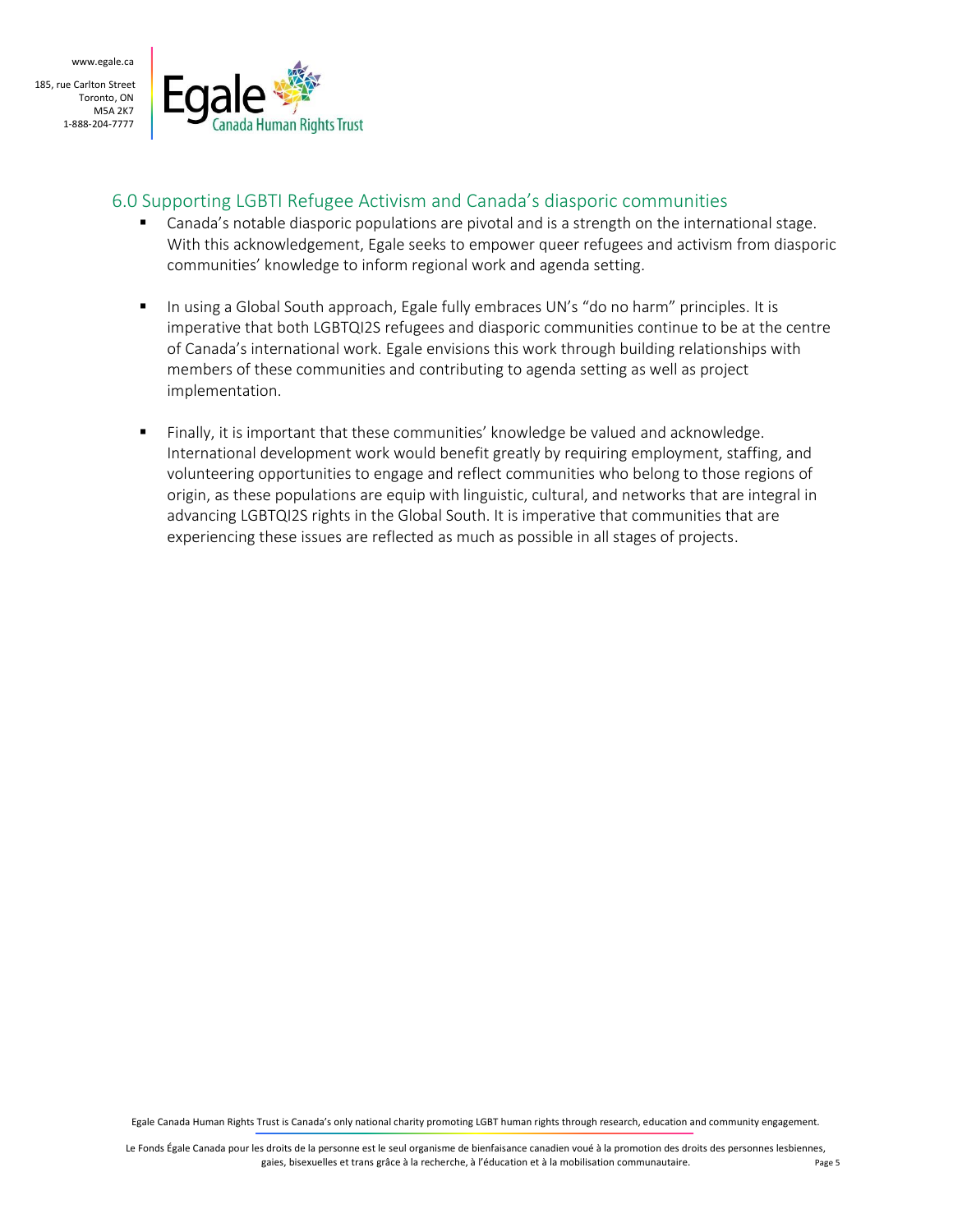## 3. SUBMISSION QUESTIONS

## 1.0 Overview Questions

#### What are Canada's strengths in providing international assistance through our development, humanitarian, and security and stabilization efforts? How can we best align them with the 2030 Agenda for Sustainable Development?

Across political landscapes, Canada's key strength is its commitment to engaging civil society in calling on community leaders and empowering NGOs work internationally. Global Affairs Canada demonstrates its commitment to SDGs despite its challenges through the engagement of an International Assistance Review process in addressing current gaps within current International Development structures and practices.

SDGs commitment to "leave no one behind" in its goal to end poverty and inequity needs to be more explicit in its pledge to address international LGBTI human rights. According to Stonewall International, there are several goals in which LGBTI people are currently left behind by both national and international development initiatives (Dorey, 2016).

- GOAL 1: End poverty in all its forms everywhere.
- GOAL 3: Ensure healthy lives and promote well-being for all at all ages.
- GOAL 4: Ensure inclusive and equitable quality education and promote lifelong learning opportunities for all.
- GOAL 5: Achieve gender equality and empower all women and girls.
- **GOAL 10:** Reduce inequality within and among countries.
- GOAL 11: Make cities and human settlements inclusive, safe, resilient and sustainable.
- GOAL 16: Promote peaceful and inclusive societies for sustainable development provide access to justice for all and build effective, accountable and inclusive institutions at all levels (Dorey, 2016).

Canada's strengths are found in supporting SDG 5, 10, and 16. Thus, it is important to illustrate how the inclusion of LGBTI people within these SDG align with Canada's international development efforts.

For instance:

- Goal 5:
- expand the definition of gender to include transgender and gender diverse peoples in international projects and programming;
- incorporate programming to address issues specific to LBTI girls and women;
- create space for more nuanced understandings of gender and sexual attraction by addressing the specific issues of violence and discrimination against queer men.
- Goal 10:
- use a Global South approach by empowering LGBTI refugees and diasporic communities to engage with regional queer rights activism and local civil societies;
- work in solidarity with local LGBTI public education and campaigning efforts in nation states that have issued legislative reform in decriminalizing homosexuality.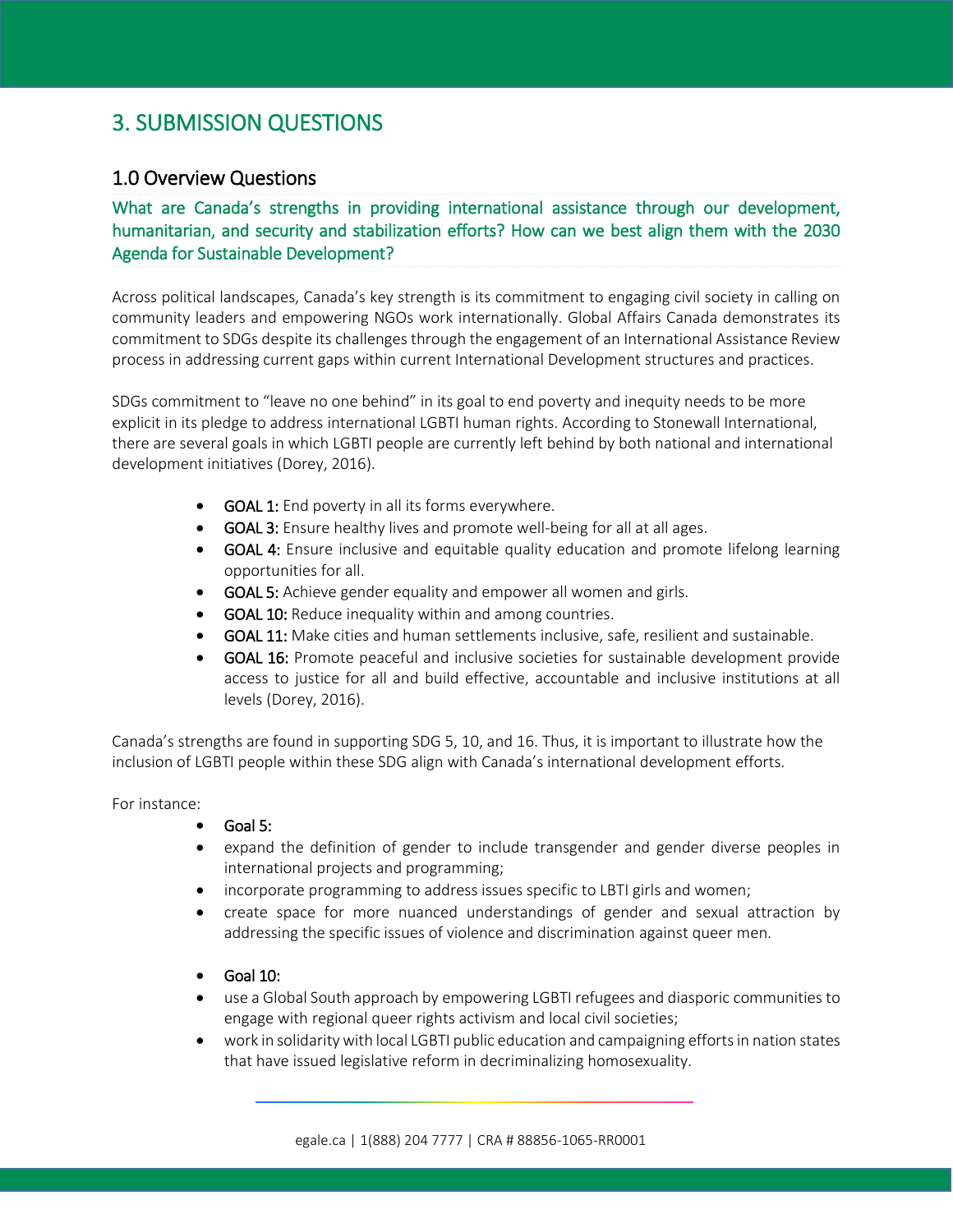

- Goal 16:
- provide core funding to international governance networks such as ILGA in their engagement with UN treaty bodies and knowledge sharing among its members;
- provide support to publishing and promoting inclusive education and practices that focus on regional linguistic and cultural values.

Which priorities should guide Canada's development assistance policies? And which international assistance activities should Canada scale back or phase out?

Harm is perpetuated by international development agencies within local civil societies when international assistance programs operate in contradiction to Canada's national human rights values, policies, and priorities (Bergenfield & Miller, 2014).

In considering Canada's development assistance policies, Canada should thoroughly review its strategic commitments to funding organizations and projects that align with its values, national legislation, priorities as well as scale back on international projects and programs that have cross purposes and contributes to negative outcomes. For instance, Canada international assistance should scale back funding to organizations as well as develop explicit terms of reference in their policies that prohibits funded organizations to spread homophobia and transphobia in their values and project implementation in the Global South.

#### How can Canada best refocus its international assistance on helping the poorest and most vulnerable, and supporting fragile states? What can we learn from the experience of others in this regard?

As is discussed in points 1, 4, 5, and 6 of Egale's Executive Summary, Canada should refocus its international assistance efforts using both intersectional feminist and Global South approaches in supporting and working with vulnerable populations.

Canada should continue its commitment in engaging in civil society and critically reflect on its "West is Best" approach highlighted in sections 2 and 3 of Egale's Executive Summary. Canada's refocused efforts concerning LGBTIQ2S rights would be amplified by supporting Egale in their international work (see Appendix) through public education efforts and engagement in democratic ways of governance. By shifting towards a democratic governance approach would employ Egale to work with local organizations in agenda setting offers significant ways in re-building fragile states' civil society.

#### Which organizations, institutions, and partners should Canada work with, and what is the most effective way to do so?

Canada has the opportunity to partner with several influential organizations and institutions to work with in supporting the advancement of international LGBTQI2S rights. Canada should engage in dialogue and partner with Egale, the national LGBTQI2S rights civil society organization (see Appendix) in agenda setting and information sharing on the status of LGBTQI2S inclusion within Canada's international assistance programming. In formalizing this partnership, Canada would effectively leverage Egale's role within ILGA,

Egale Canada Human Rights Trust is Canada's only national charity promoting LGBT human rights through research, education and community engagement.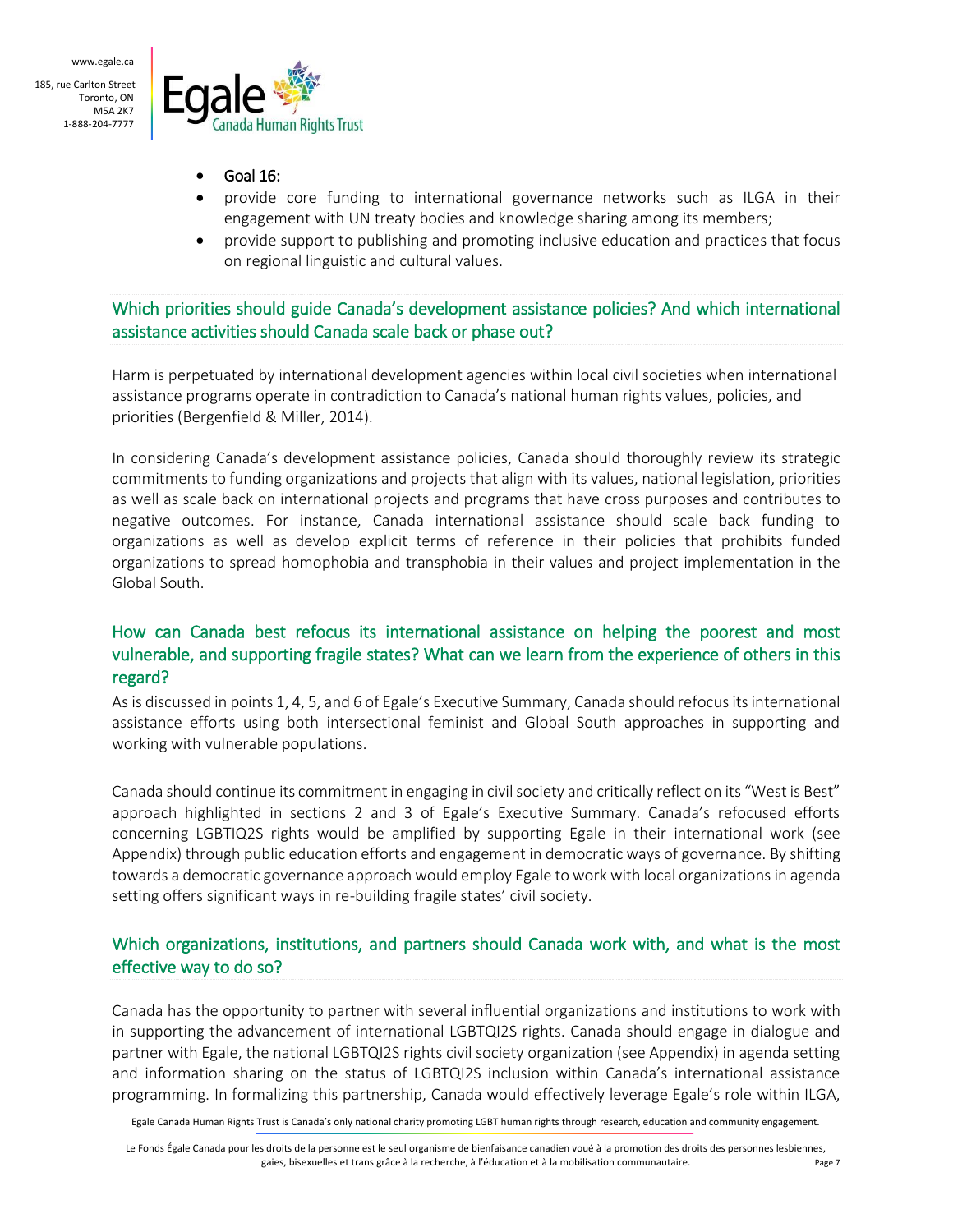

as the Executive Director currently serves as the co-chair of the international federal of 1,200 LGBTI civil society organizations from 125 countries campaigning against the discrimination of LGBTQI2s people.

#### How can Canada deliver its international assistance most efficiently and effectively, and better measure results?

The most meaningful ways to support international assistance most efficiently and effectively, and better measure results are:

- 1) Provide core funding to organizations that have equity practices and engage with marginalized communities, as their work demonstrates their ability to foster initiatives which prioritize the perspective of impacted communities. For instance, Eagle's scope of work is public education that aims to promote equity and awareness of LGBTQI2S people through an anti-racist and antioppression framework (see Appendix);
- 2) Leverage organizations that have experience working with multiple stakeholders and have demonstrated the ability to collaborate with religious organizations to promote inclusivity and diversity with the goal of social change in civil society. For example, Egale has experience working in public education and community engagement in Public Schools, Catholic Schools Boards, Colleges and Universities, Workplace, Sports, and Police Services (see Appendix); and
- 3) Provide evaluation and monitoring support to organizations by equipping them with the appropriate tools to ensure that indicators are relevant and meaningful to the impacted communities.

## 2.0 Health and Rights of Women and Children

Building on our commitment to a feminist approach and support for the gender equality goal of the 2030 Agenda, where should Canada focus its international assistance efforts in this area? Can Canada take advantage of specific opportunities to demonstrate new or continued leadership on women's empowerment and gender equality?

Canada would benefit greatly from using both intersectional feminist and Global South approaches in supporting the gender equality goal of SDG 5 by expanding Canada's current gender analysis framework as well as working with local and regional NGOs programs that support gender equality (see sections 1 and 4 of Egale's Executive Summary). Accordingly, Canada can follow through on this commitment by endorsing the expansion of current programming for women and girls to support LBT women as well as creating programs to support queer boys and men.

#### How can Canada's efforts to support well-being and empowerment better benefit children and youth, including in the education sector?

Egale's scope of work and experience in delivering inclusive public education in schools, universities and, colleges (see Appendix) - including e-modules, workshops, educational resources, interactive learning, and

Egale Canada Human Rights Trust is Canada's only national charity promoting LGBT human rights through research, education and community engagement.

Le Fonds Égale Canada pour les droits de la personne est le seul organisme de bienfaisance canadien voué à la promotion des droits des personnes lesbiennes, gaies, bisexuelles et trans grâce à la recherche, à l'éducation et à la mobilisation communautaire. Page 8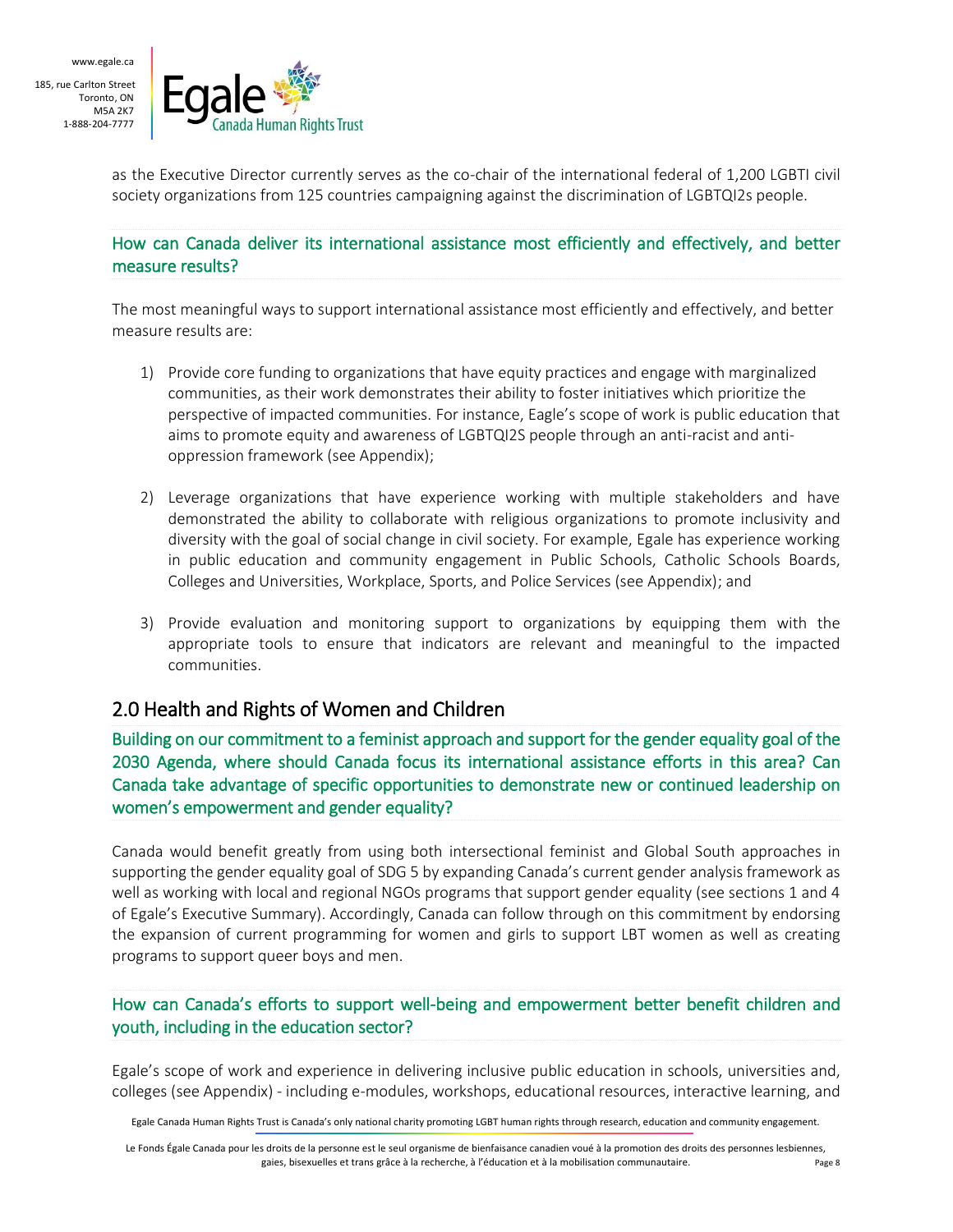

curriculum development -offers Canada a strategic opportunity to support the goals and program needs of local NGOs and communities in the education sector within the Global South.

#### What strategic role can Canada play in advancing health-related SDGs to improve the health of women and girls, including adolescents, in particular their sexual and reproductive health and rights?

Globally, LGBTQI2S people continue to experience deeply embedded forms of discrimination and stigma, particularly within the healthcare system. Within the Global North, queer and transgender people of colour and Two Spirit people and communities face additional barriers, as they are even more likely to be refused treatment (Nixon, 2013) or receive inadequate primary health care. The World Professional Association of Transgender Health (WPATH) has pointed to the lack of research on transgender people's reproductive health, especially in relation to transgender people who are receiving hormone therapy as a part their transition (Nixon, 2013).

As previously mentioned, incorporating both intersectional feminist and Global South approaches in supporting the health-related goals in SDG 1, 3, 5, 8 ,10, 11, and 16 would meaningfully improve the sexual and reproductive health and rights of sexual minorities by expanding Canada's current gender analysis framework as well as working with local and regional NGOs programs that support gender equality (see sections 1 and 4 of Egale's Executive Summary). With these efforts Canada would bolster Egale's LGBTQI2S health-related research and policy work (see Appendix) as well as our public education and facilitation work (see Appendix).

## 3.0 Governance, Pluralism, Diversity and Human Rights

How can Canada best help implement Goal 16 of the 2030 Agenda to promoted peaceful and inclusive societies, provide access to justice for all, and build effective, accountable and inclusive institutions at all level?

SDG 16 highlights that inclusive institutions and accountable governance paired with respect for diversity and human rights are essential to peace and just societies.

As previously discussed in question 4.1, there are many ways that Canada can best implement SDG 16 through its support for sexual minorities and gender diverse peoples, as these populations experience severe acts of violence, discrimination and human rights violations.

It is crucial that international assistance practices embrace multi-pronged approaches in emulating respect for diversity and human rights by developing more inclusive approaches underscored in the Global South paradigm. It is also important to bolster and support already established international democratic governance institutions and networks like ILGA to illustrate the value in multilateral civil engagement on the international stage.

Egale Canada Human Rights Trust is Canada's only national charity promoting LGBT human rights through research, education and community engagement.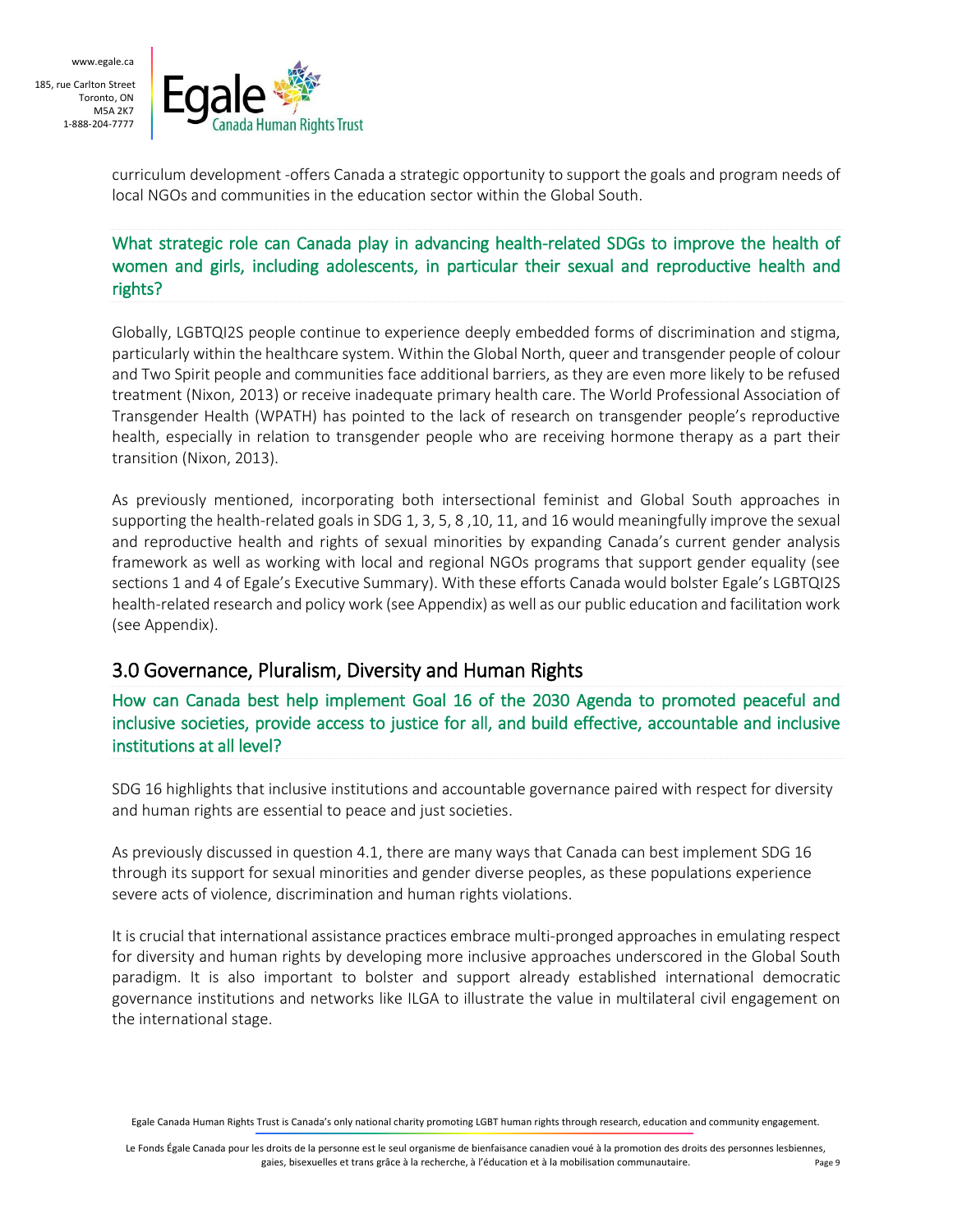www.egale.ca

185, rue Carlton Street Toronto, ON M5A 2K7 1-888-204-7777



#### How can Canada promote inclusion, advance respect for diversity, and uphold human rights?

In order to promote inclusion, advance respect for diversity and uphold human rights, it is imperative that Canada acknowledge the work that needs to be done not only internationally but also domestically. Although there has been progress towards legislative reforms to extend rights to LGBTQI2S populations within Canada, including the introduction of Bill C-16 which will amend the Canadian Human Rights Act and Criminal Code to include gender identity or expression, there are still significant gaps with respect to protected grounds and access to healthcare and social supports between provinces and territories.

Another key opportunity for Canada to promote inclusion and diversity is to recognize the value of knowledge and experiences that exist within diasporic communities including LGBTQI refugees and newcomers to Canada and using this human capital to leverage and inform Canada's international work. In the equitable approach previously discussed in sections 2, 4, and 6 of Egale's Executive Summary, Canada can play a substantial role in creating employment, staffing, and volunteering opportunities for impacted communities in the Global South.

#### In what areas of governance can Canada's international assistance have the most impact?

There are a number of areas of governance where Canada's assistance can have the greatest impact, as there is a lack of leadership in recognizing LGBTQI2S rights within several influential organizations such as the Francophonie, and the Commonwealth Secretariat. For instance, the Francophonie has not identified LGBTQI2S rights as an urgent issue, while, the Commonwealth Secretariat has identified Inclusive Commonwealth as 2016's theme, yet, there is a lack of initiatives that explicitly address LGBTQI2S rights across the Commonwealth.

Although, the Organization of American States (OAS) has appointed a Special Rapporteur to the Rights of Lesbian, Gay, Bisexual, Trans and Intersex persons, much of the current work being performed is information gathering on understanding the pressing issues impacting LGBTQI2S people such as the Registry of Violence that records the reported hate crimes against LGBTQI2S people in the Americas.

In recognizing the current status of governance in the area of advancing LGBTQI2S rights, Canada would have the most impact by leveraging the membership and relationships to these organizations. These relationships offer Canada the crucial opportunity for leadership in fostering meaningful cultural shifts towards more social, economic, and political inclusion of LGBTQI2S people within civil societies across the Francophonie, the Commonwealth, and the Americas.

## 4.0 Peace and Security

#### What specific strengths should Canada build upon to respond to peace and security challenges?

Canada has been recognized in their role as a peacekeeper on the international stage. Canada can continue to influence other actors in times of peace and conflict by engaging as facilitators. It is critical that Canada embrace its role as facilitator by developing more strategic and nuanced diplomatic engagement and learn from the consequences of implementing diplomatic measures such as sanctions and unilateral decisionmaking without engaging impacted communities.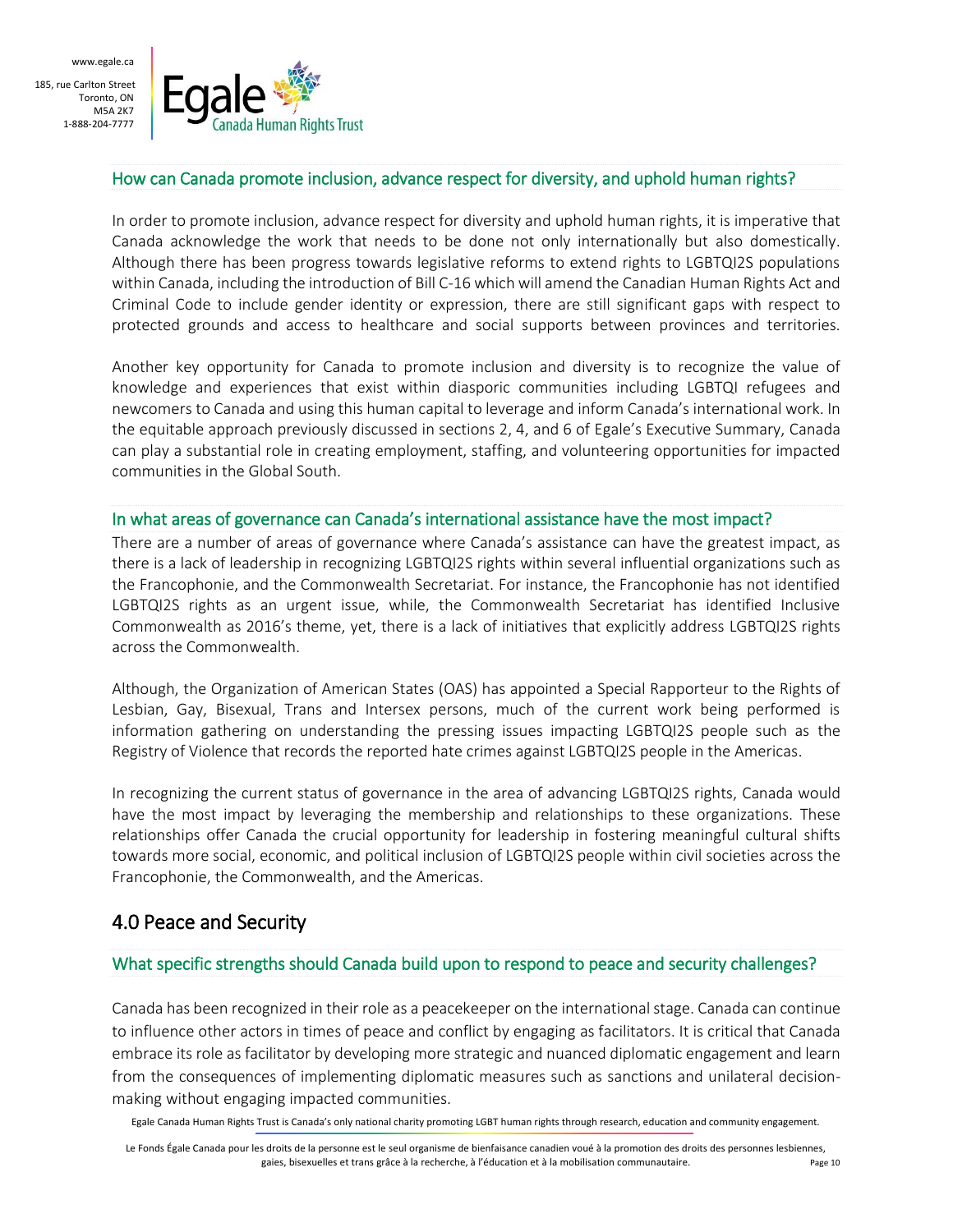

Canada would benefit from developing more nuanced and multilateral strategies based on input from diasporic communities domestically (see sections 2, 4, 6 of Egale's Executive Summary) as well as regional stakeholders when engaging countries that do not recognize LGBTI human rights.

## 5.0 Responding to Humanitarian Crises and the Needs of Displaced Populations

How can Canada better support the protection of vulnerable populations in crises and strengthen respect for humanitarian principles?

Egale commends Canada on the recent efforts in supporting Syrian Refugees and settlement programs and services. Although these efforts have made a significant impact on the international stage, supporting LGBTI refugees and newcomers continues to be an area that requires improvement.

In response to these concerns regarding LGBTI refugees and newcomers, it is crucial that Canada engages in the discussion points raised in sections 1, 4 and 6 of Egale's Executive Summary. Some ways to better support LGBTI refugees and newcomers include:

- 1) Working collaboratively with domestic queer diasporic communities, LGBTQI2S organizations, and the Ministry of Refugees, Immigration, and Citizenship to develop more equitable and inclusive policies, guidelines, and practices for processing LGBTI refugee claims for asylum and expanding settlement services specifically for LGBTI newcomers;
- 2) Supporting the UN OHCHR's implementation of awareness education and training regarding LGBTI people to staff, volunteers, and representatives working in relevant UN Treaty bodies, committees, and programs; as well as engage community members with lived experience on changes to the legislation impacted newcomers and refugees including the Interim Medical Plan for Refugees and Protected people.
- 3) Working in solidarity with local LGBTI organizations in the Global South on appropriate solutions to address impacted populations in conflict, crisis, and human migratory situations.

## Delivering Results

What concrete steps could Canada take to make its international assistance delivery approaches and mechanisms more efficient, effective and innovative? How can we promote greater coherence between our development, trade and diplomacy efforts?

Canada would benefit greatly from using both intersectional feminist and Global South approaches in their international assistance delivery and practices (see sections 1 and 4 of Egale's Executive Summary). To this end, Canada is well positioned to leverage and fully utilize the knowledge and experiences of NGOs like Egale as well as human capital from diasporic communities (see sections 5 and 6 of Egale's Executive Summary).

Egale Canada Human Rights Trust is Canada's only national charity promoting LGBT human rights through research, education and community engagement.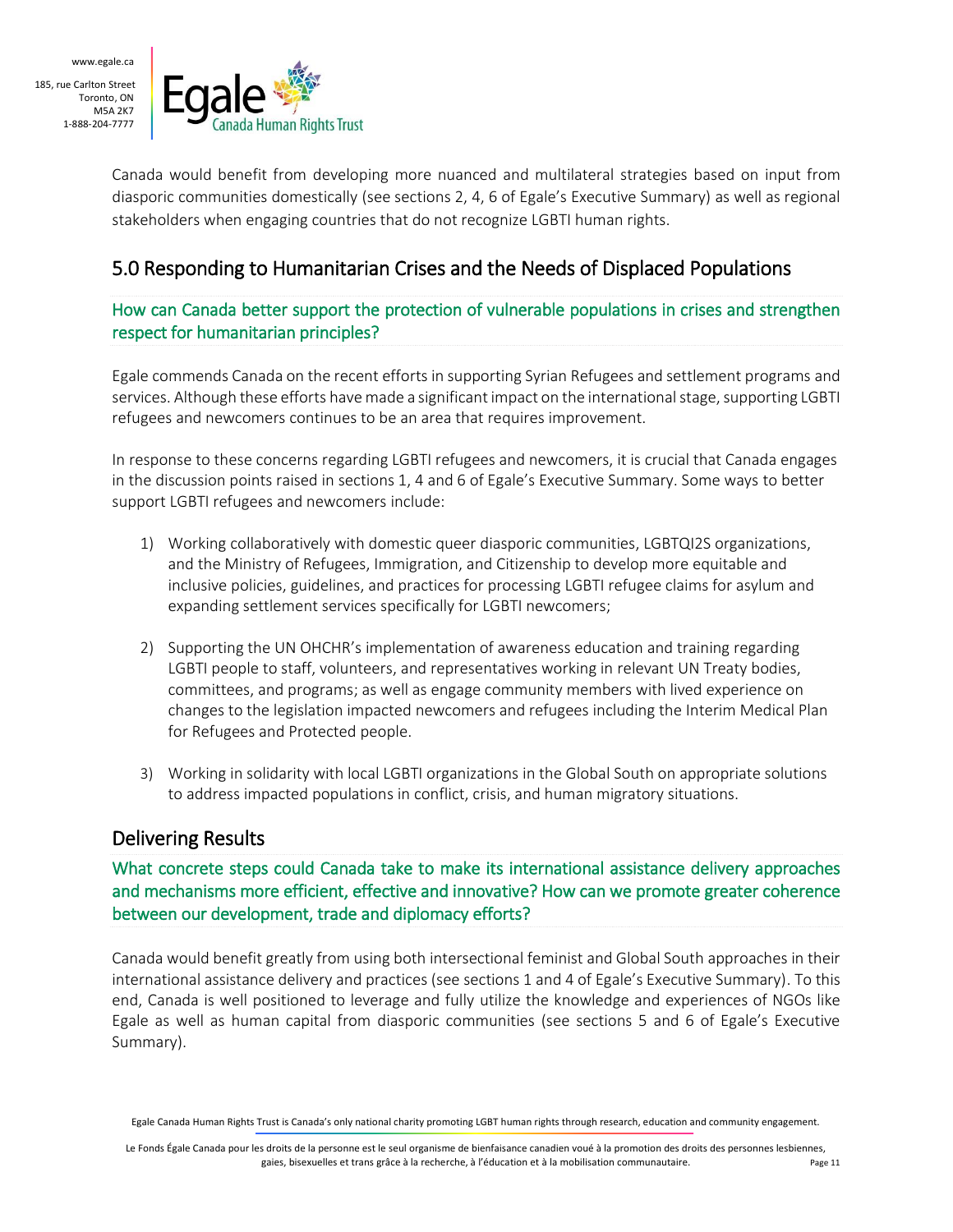

#### Which organizations, communities, coalitions or partnerships should Canada work with? How best can we work with them to deliver our international assistance objectives?

In addition to Egale, ILGA, and Canadian diasporic communities, the newly established Equal Rights Coalition (ERC), an inter-governmental working group on advancing international LGBTI rights, provides Canada the ability to take a leading role in this work. ERC areas of focus including the advancement of LGBTI human rights in member and non-member countries as well as engagement of multi-level cooperation with international organizations such as the Francophonie, the Commonwealth, OAS, and the UN core groups. As a result, in recognizing the high level of public engagement of civil society actors and NGOs internationally regarding the advancement of LGBTQI2S rights offers Canada a vital mechanism to fund and deliver its international assistance objectives regarding gender equality, peace and security, responding to humanitarian need and displaced populations, and governance, plurality, diversity, and human rights.

#### How can we enhance boarder engagement of Canadians in our international assistance efforts?

Canada would benefit tremendously from actively implementing the current advancement in recognizing gender identity and expression by establishing a LGBTQI2S Secretariat within the federal government in engaging Canadians both national and internationally on the advancement of LGBTQI2S rights through promoting public education on LGBTQI2S issues and ensuring that Bill C-16 is meaningfully implemented.

The federal government would also enhance boarder public engagement in better recognizing civil society organizations and actors such as Egale and impacted communities including the diasporic, newcomer, and LGBTQI2S communities as full participants in this dialogue and are continuously engaged in shaping Canada's international assistance efforts through relationship building and establishing trust by semiregular forums and/or mechanisms of communications.

October 2016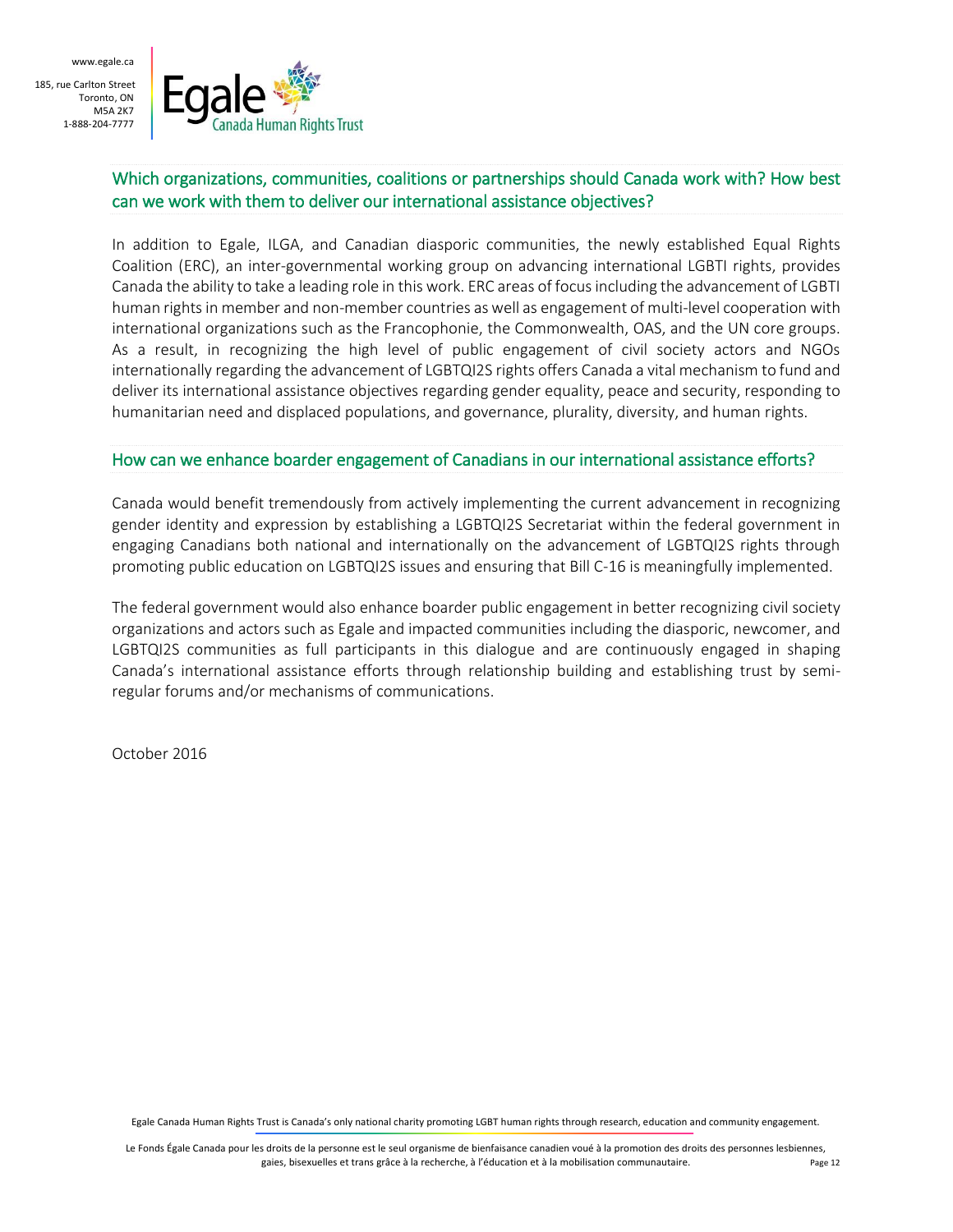

## 4. REFERENCES

- Baisley, E. (2015) "Framing the Ghanaian LGBT rights debate: competing decolonisation and human rights frames". *Canadian Journal of African Studies*, Vol. 49, No. 2, pp 383- 402.
- Bergenfield, R. & Miller, A. (2014) "Queering International Development? An Examination of New "LGBT Rights" Rhetic, Policy, and Programming among International Development Agencies". Yale University: Jackson Institute for Global Affairs.
- Berlant, L. & Warner, M. (1998) "Sex in Public". *Critical Inquiry* 24 (Winter 1998): pp. 547-566.
- Bosia, M. (2015). in Thiel, M. & Lavinas Picq, M. (Eds) *Sexualities in World Politics:* To Love or to Loathe: Modernity, homophobia, and LGBT rights: Taylor and Francis, pp. 38- 49.
- Browne, K. & Nash, C. (2014) "Resisting LGBT Rights Where "We Have Won": Canada and Great Britain". *Journal of Human Rights*, Vol. 13, pp. 322-336.
- Currier, A. (2011) "Decolonizing the Law: LGBT Organizing in Namibia and South Africa". *Studies in Law, Politics, and Society* 54: pp. 17-44.
- D'Amico, F. (2015). in Thiel, M. & Lavinas Picq, M. (Eds) *Sexualities in World Politics:* LGBT and (Dis)United Nations: Sexual and gender minorities, international law, and UN politics: Taylor and Francis, pp. 54-71.
- Dorey, K. (2016) The Sustainable Development Goals and LGBT Inclusion. *Stonewall International.* Retrieved 8 September 2016, from [http://www.stonewall.org.uk/sites/default/files/sdg-guide\\_2.pdf](http://www.stonewall.org.uk/sites/default/files/sdg-guide_2.pdf)
- Grande, S. (2003). Whitestream feminism and the colonialist project: A review of contemporary feminist pedagogy and praxis. *Educational Theory*, 53 (3), 329-346.
- Global Affairs Canada. (2016) "Priority Gender Equality". *Global Affairs Canada*. Retrieved 9 September 2016, from [http://www.international.gc.ca/development-developpement/priorities-priorites/ge](http://www.international.gc.ca/development-developpement/priorities-priorites/ge-es/index.aspx?lang=eng)[es/index.aspx?lang=eng](http://www.international.gc.ca/development-developpement/priorities-priorites/ge-es/index.aspx?lang=eng)
- ILGA*.* (2016). *Treaty Bodies - ILGA*. *ILGA*. Retrieved 12 September 2016, fro[m http://ilga.org/what-we](http://ilga.org/what-we-do/united-nations/treaty-bodies/)[do/united-nations/treaty-bodies/](http://ilga.org/what-we-do/united-nations/treaty-bodies/)
- Jolly, S. (2011) "Why is development work so straight? Heteronormativity in the international development industry". Development in Practice, Vol. 21, No. 1, pp 18- 28.
- Mattos, A. & Xavier, G. (2016) "Activist research and the production of non-hegemonic knowledges: Challenges for intersectional feminism." *Feminist Theory*. Vol. 17 No. 2, pp 239- 245.
- Murray, D. (2014). Real Queer: "Authentic" LGBT Refugee Claimants and Homonationalism in the Canadian Refugee System. *Anthropologica*, *56*(1), 21-32.

Egale Canada Human Rights Trust is Canada's only national charity promoting LGBT human rights through research, education and community engagement.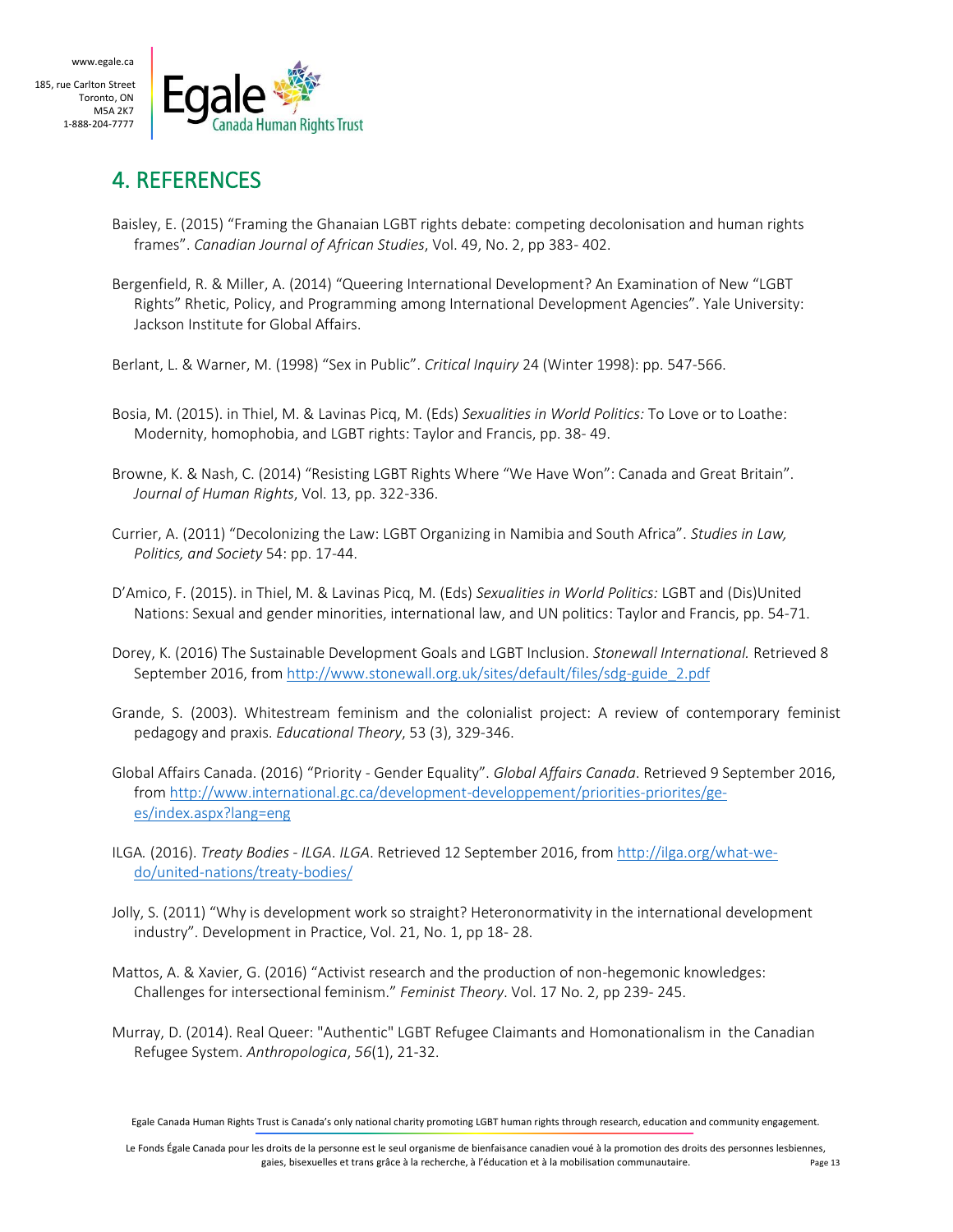

- OHCHR. (n.d) *Combating discrimination based on sexual orientation and gender identity*. *United Nations Office of the Human Rights Commissioner.* Retrieved 8 September 2016, from <http://www.ohchr.org/EN/Issues/Discrimination/Pages/LGBT.aspx>
- OHCHR. (2012) *Born Free and Equal: Sexual Orientation and Gender Identity in International Human Right Law*. *United Nations Office of the Human Rights Commissioner.* New York and Geneva.
- Rahman, M. (2015). in Thiel, M. & Lavinas Picq, M. (Eds) *Sexualities in World Politics:* Sexual Diffusions and Conceptual Confusions: Muslim homophobia and Muslim homosexuality in the context of modernity: Taylor and Francis, pp. 92- 103.

Thoreson, R. R. (2014). *Transnational LGBT Activism*.: University of Minnesota Press.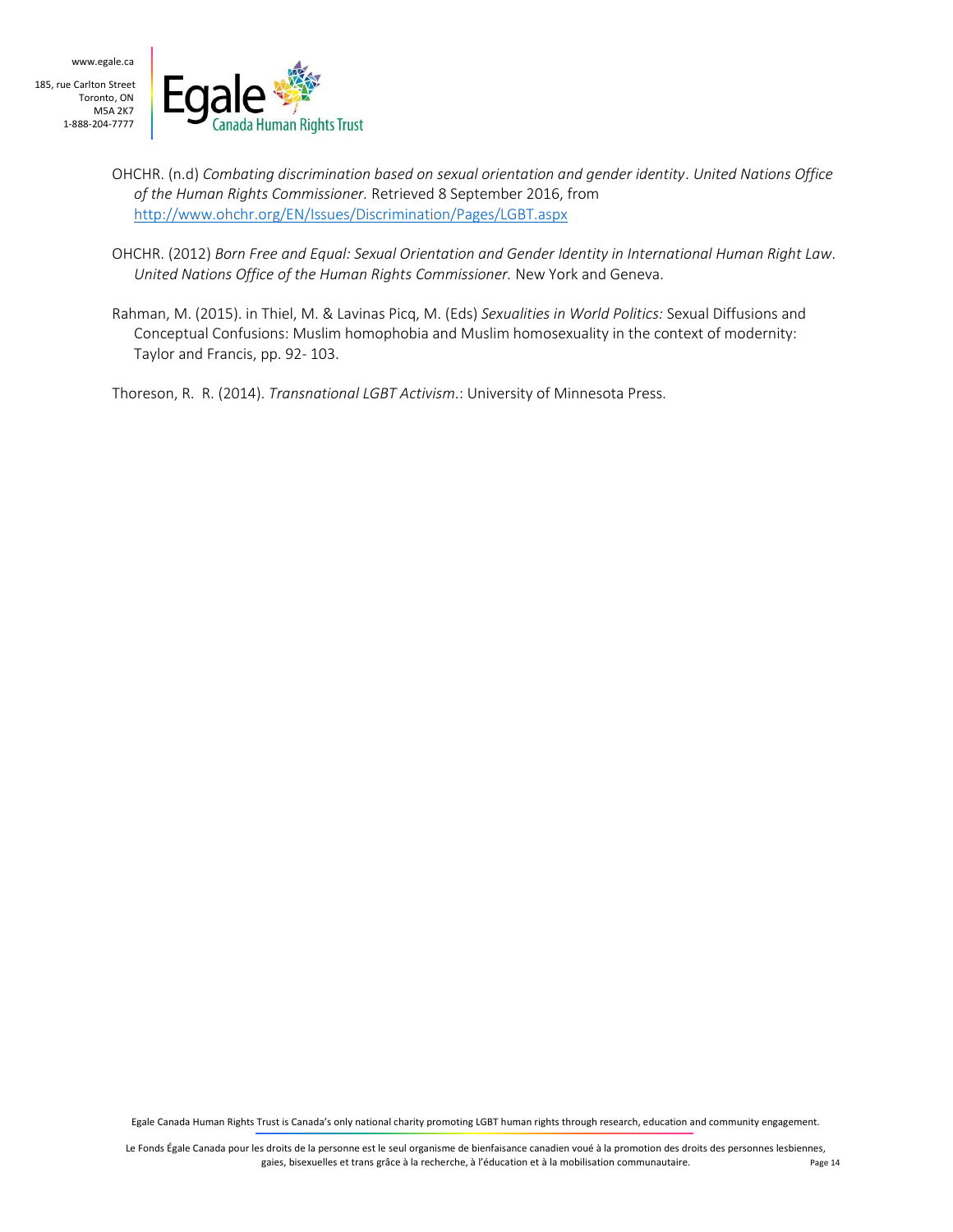www.egale.ca

185, rue Carlton Street Toronto, ON M5A 2K7 1-888-204-7777



# 5. Appendix: About Egale

#### Mission

Egale works to improve the lives of LGBTQI2S people in Canada and to enhance the global response to LGBTQI2S issues.

Egale will achieve this by informing public policy, inspiring cultural change, and promoting human rights and inclusion through research, education and community engagement.

## Vision

Egale's vision is a Canada, and ultimately a world, free of homophobia, biphobia, transphobia, and all other forms of oppression, so that every person can achieve their full potential, unencumbered by hatred and bias.

## Values and Approach

Egale's work is grounded in anti-racist and anti-oppressive (ARAO) practice. While striving to compile, produce and communicate the best-available evidence to guide our work, we recognize that the production of knowledge is always intimately connected to power, privilege and oppression. Those with the least power and privilege are often not included in the production of knowledge, and as a result, fail to be represented in the knowledge that influences their lives. Often, it is those with the least power to produce and shape knowledge who are most in need of services, leaving them un/mis-represented, under-served, ill-served, or not served at all. To honour and address the experiences of the most marginal folks in our communities, Egale undertakes to balance both academic and experiential knowledge, privileging community-based participatory practices in conducting research; developing and reviewing policy, resources and curricula; and providing services to clients, community organizations and individuals. Furthermore, Egale recognizes the necessity of targeting intersectional oppression, while simultaneously examining the broader social contexts that sustain and legitimize various oppressions, in order to appropriately respond to the needs and experiences of the full diversity of LGBTQ communities.

In support of our mission and vision, Egale leads numerous national and international projects:

- Safer and Accepting Schools: Empowering students, parents and educators to form peer networks and establish LGBTQ safer spaces in schools, Egale has delivered professional development workshops to over 10,000 teachers and educators.
- **EXECT SOUTH Suicide Prevention:** Egale has twice hosted Canada's LGBTQ Youth Suicide Prevention Summit (2012, 2014), gathering experts and community members from across North America to talk about LGBTQ youth suicide, to share best practices and to advance strategies for the creation and implementation of concrete recommendations.
- Egale Canada Human Rights Trust is Canada's only national charity promoting LGBT human rights through research, education and community engagement. **Training and Development:** Egale's internal subject matter experts provide in-person and online learning LGBTQI2S inclusion training and development solutions to policy makers, management,